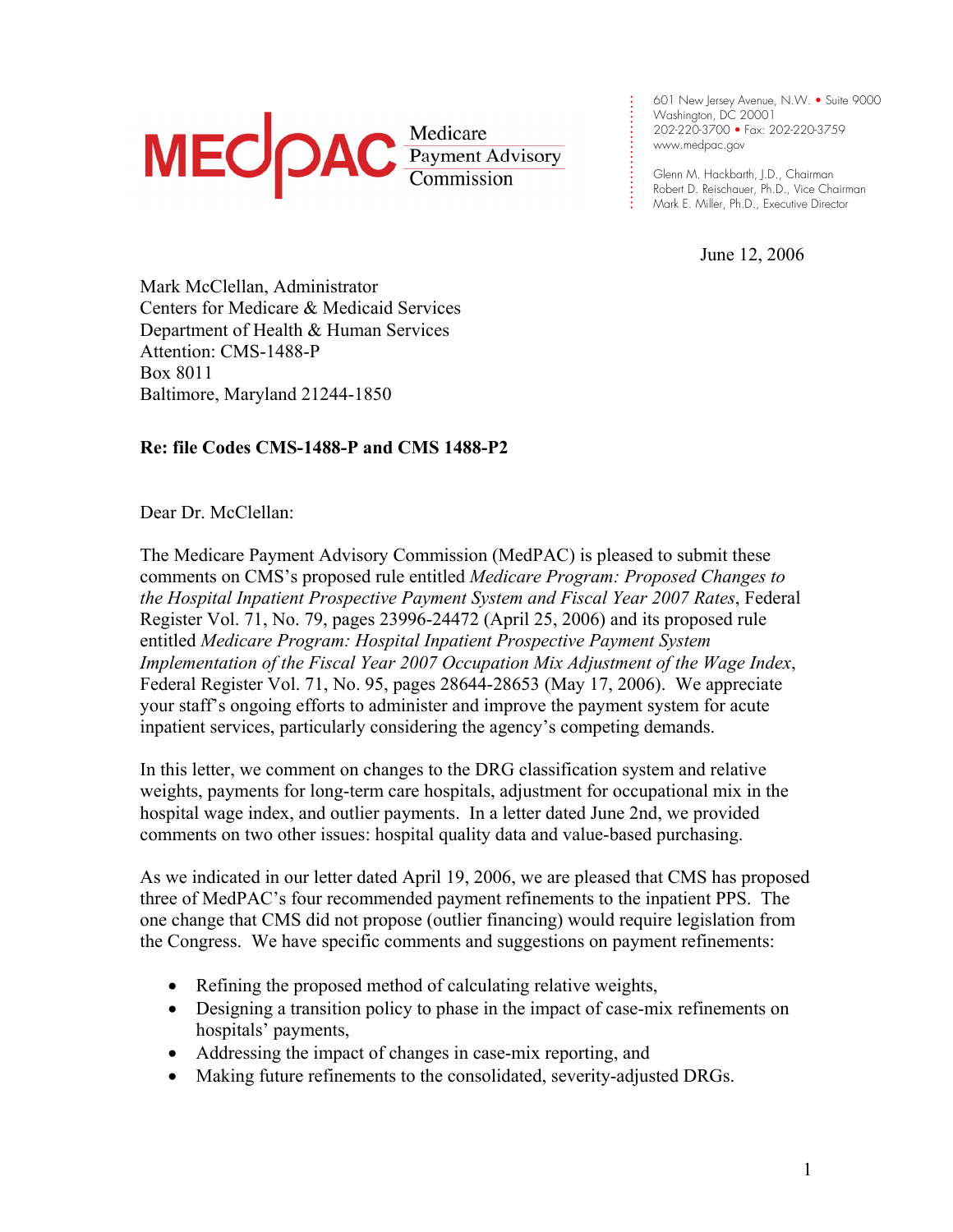We believe the concrete suggestions we offer will help CMS to resolve important shortterm issues in time to adopt in fiscal year 2007 both the proposed changes in the relative weights and the consolidated, severity-adjusted DRGs (CDRGs). Adopting cost-based hospital-specific relative value (HSRV) weights and CDRGs together would result in substantial improvements in payment accuracy. The current payment system encourages community hospitals to allocate capital to profitable services such as cardiology and stimulates the formation of specialty hospitals that often focus on providing profitable services and tend to care for low-severity patients. In addition, the current system does not adequately compensate the community hospitals that focus on less profitable medical services and tend to care for high-severity patients.

As we have pointed out previously, concerns about giving hospitals time to adapt to the changes and perfecting all aspects of the CDRGs would be best managed by implementing all changes now with a transition period instead of implementing changes sequentially as CMS has proposed. A transition would allow all stakeholders ample opportunity to adapt to and further refine the proposed reforms and prevent hospitals from facing unnecessary shifts in their payments that would occur under sequential adoption of these payment reforms. Thus, we again urge you to move ahead immediately to begin to capture the benefits of these policy changes that can be accomplished through regulation.

### **HSRV weights, DRGs, and severity of illness**

We commend CMS on its commitment to improve the accuracy of Medicare payments for hospital acute inpatient services. The CMS staff has made great strides toward achieving this goal with the proposal for calculating HSRV weights and the development of CDRGs.

While the fundamental framework CMS has proposed is innovative and will work, specific computations within that framework need technical refinement. Our refinements to the proposed CMS method for calculating relative weights would improve the accuracy of payments. Furthermore, our refinements to the CMS method would result in less dramatic changes to payment weights than the CMS proposed methodology.

In our March 2005 report to the Congress on physician-owned specialty hospitals, we described our detailed methods for computing cost-based relative weights for severity classes of all-patient refined diagnosis related groups (APR-DRGs). In the proposed rule, CMS outlined a simplified version of our method that is easier to compute and allows CMS to use the most recent available claims data. In the spring of 2006, CMS used 2003 cost reports and 2004 claims data to compute proposed payment weights. To evaluate the method proposed by CMS, we first used the data from our earlier study to test the degree to which the CMS proposed method produces different weights than our more detailed method. Second, we developed some refinements to the CMS method that would retain its timeliness while producing relative weights that are closer to the weights generated by the more detailed method we originally used.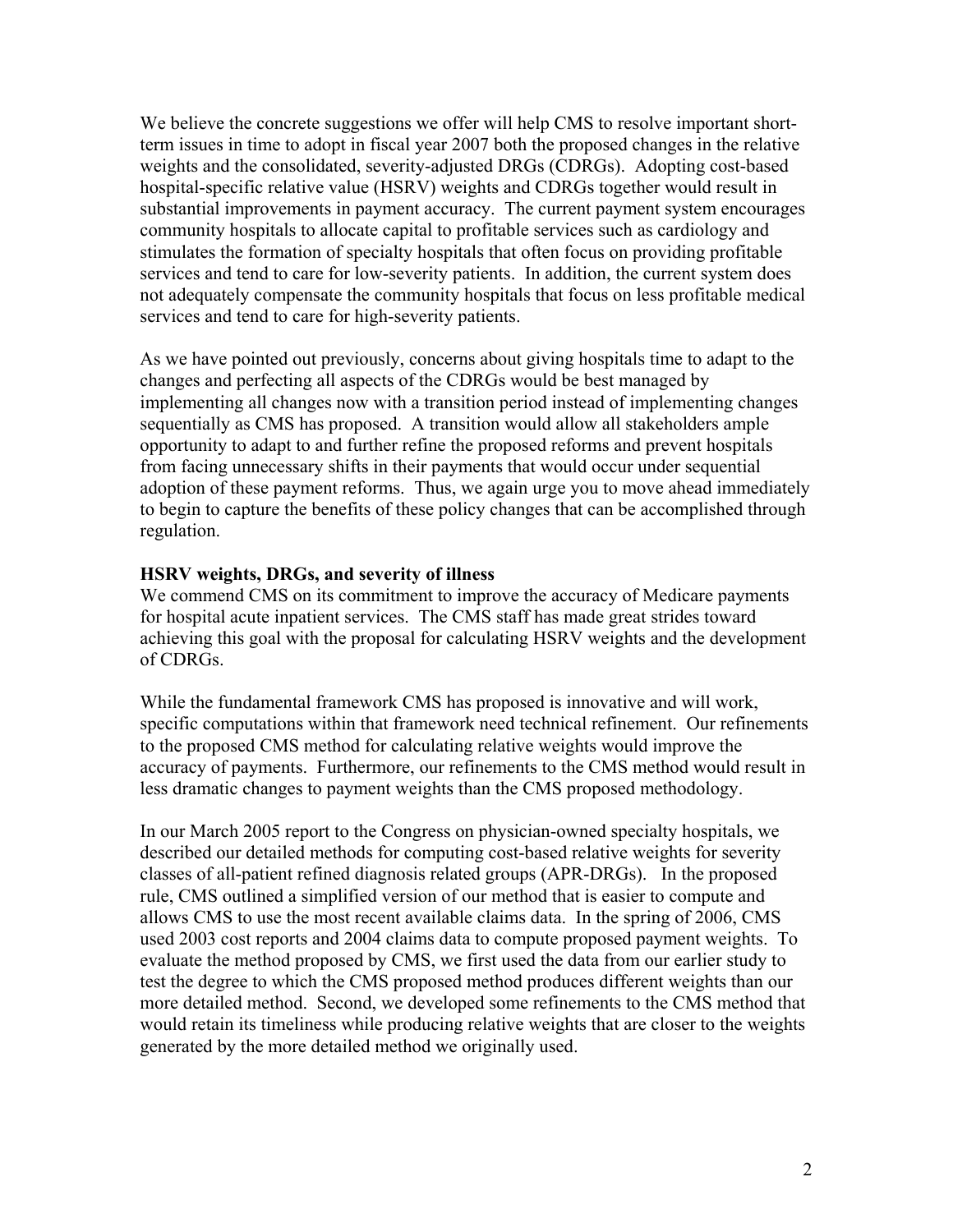In the discussion that follows, we describe and compare the three different weighting methods. For clarity, we call them:

- MedPAC original—the cost-based HSRV weights developed in our March 2005 report to Congress on physician-owned specialty hospitals;
- CMS proposed—the cost-based HSRV weights that CMS developed using ten revenue centers (groups of hospital departments in which hospitals charge patients for services) in the fiscal year 2007 proposed rule, and
- Refined CMS—cost-based HSRV weights that incorporate MedPAC's refinements to the CMS proposed method.

# *MedPAC original relative weights*

Over a year ago, to compute MedPAC original relative weights, we started with hospitals' latest available cost reports (primarily fiscal year 2002) and then obtained claims that precisely matched each hospital's cost report timeframe. We obtained charges by revenue code for each claim in the Standard Analytic File (SAF) and cost-tocharge ratios (CCRs) by revenue center from the hospital cost reports. We multiplied the charges for each revenue code on each claim by the hospital's CCR for the corresponding revenue center to obtain costs for specific services on each claim. Then we summed the costs of services provided in different revenue centers to get the total cost for each discharge. We compared the costs of different types of discharges within each hospital to its average cost per discharge for all Medicare claims to create hospital-specific relative values. We then applied the HSRV method to calculate a set of national relative weights for APR-DRG severity classes.

Adjusting hospitals' charges by their revenue centers' CCRs removes most of the distortions in relative costliness across types of discharges that occur because hospitals use different markups across services (and have different overall markup levels). Distortions in relative costliness remain, however, because certain types of cases tend to be treated predominately in high- or low-cost hospitals. This results in relative weights that are too high for some types of cases and too low for others. The advantage of the HSRV method is that it removes all differences in the level of costs across hospitals, thereby preventing the weight for any case type from being raised or lowered because of where patients in that category happen to be treated.

The less desirable alternative to the HSRV method is to standardize costs for regional differences in wage rates, medical education costs, and differences in the types of inputs used in different markets. These adjustments would be incomplete and introduce unnecessary error into the computation of payment weights.

# *CMS proposed relative weights*

In the proposed rule, CMS obtained cost-to-charge ratios from the latest complete file of cost report data (for fiscal year 2003) and charge data from fiscal year 2004 MedPAR claims. The MedPAR claims provide an aggregated version of the detailed charges by revenue code in the Standard Analytic File (SAF) claims. Under the CMS proposal, DRG relative weights are computed in two stages. In the first stage, CMS produces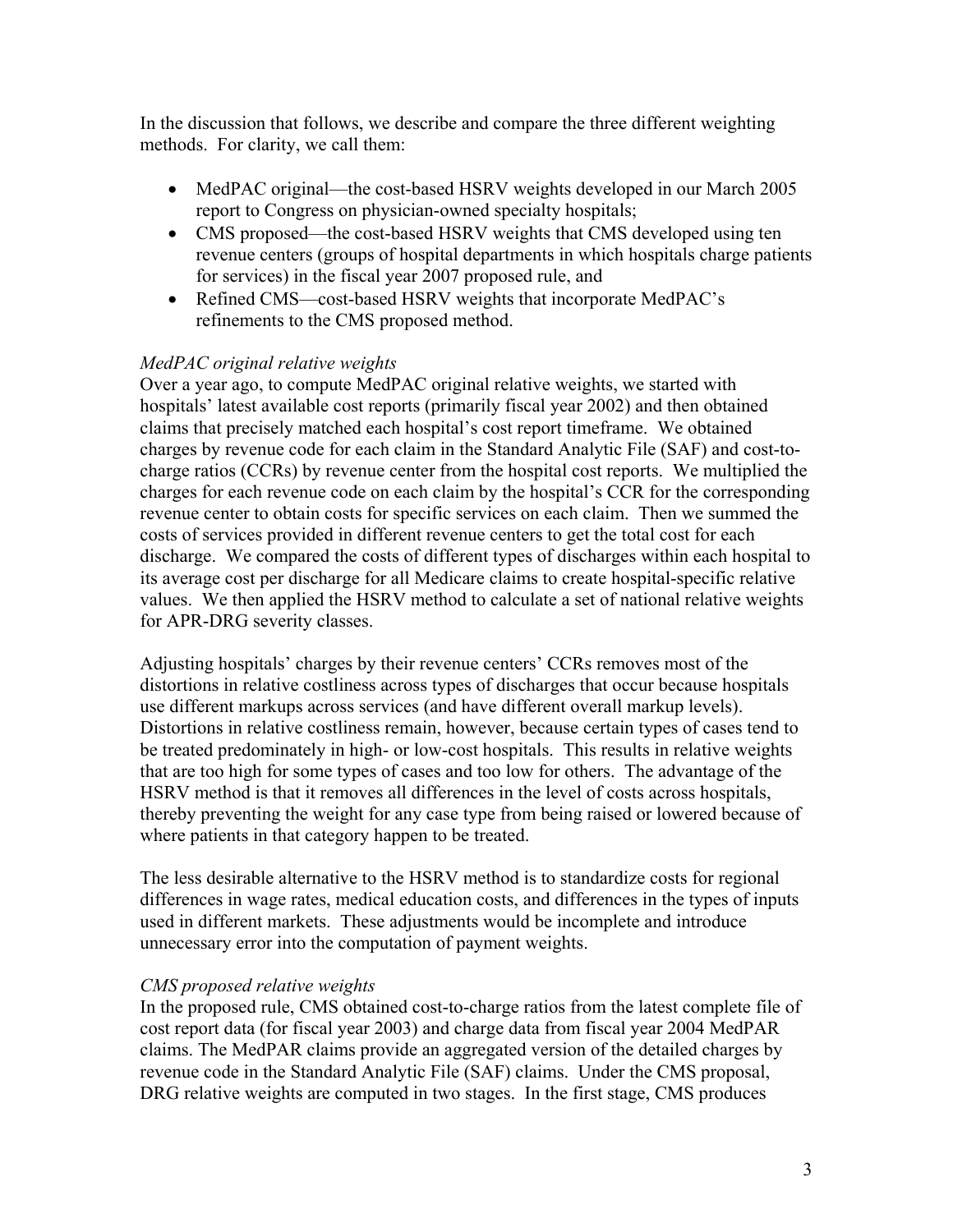national relative values for each of ten revenue centers for each DRG. The ten revenue centers are broad groupings of hospital departments, such as routine days, supplies and equipment, or operating room. In the second stage, CMS calculates a national cost share for each of the ten revenue centers. Then they use the ten revenue center cost shares to weight the ten revenue center relative values within each DRG, which they sum to get a single national weight for each DRG.

In the first stage, CMS trimmed (excluded) MedPAR claims within each DRG to eliminate statistical outliers—claims with extremely high or low total charges. CMS used the charges on the remaining claims to compute hospital-specific relative values (within each revenue center) for each claim. Then CMS applied the HSRV method to the relative values for each revenue center on all claims. This step yielded 10 national relative values (by revenue center) for each DRG.

In the second stage, CMS used hospital cost reports to create ten consolidated revenue center CCRs. CMS trimmed these CCRs if they were more than two standard deviations from the national geometric mean CCR for the same revenue center. They used the remaining CCR values to recalculate the national geometric mean CCR for each revenue center. Then CMS computed national cost shares for the ten revenue centers based on the national total costs in each revenue center. CMS calculated national total costs by multiplying the national total charges for each revenue center (from the MedPAR claims) by the national geometric mean CCR for the same revenue center. To create a national relative weight for each DRG, CMS then multiplied the national revenue center relative values in each DRG by the revenue centers' corresponding national cost shares and summed the results. Finally, CMS recalibrated the DRG weights to maintain budget neutrality.

### *Developing refined CMS weights*

We found that the proposed CMS method outlined above has some limitations that reduce the accuracy of the relative weights and payments. However, these limitations have fairly simple solutions, which we applied to develop the refined CMS weights. The issues and related refinements are summarized below:

1) *Issue:* CMS appears to have inadvertently included organ acquisition charges in calculating the revenue center relatives for transplant DRGs. However, organ acquisition costs are paid on a "pass through" basis, so the related charges should not be included in calculating the DRG weights.

*Correction:* CMS should correct this error in the final rule.

*2) Issue:* CMS trimmed claims that were more than three standard deviations from the geometric mean of total charges within each DRG. In the past, CMS has adjusted total charges for differences in local wage rates and other factors, such as the indirect costs of operating medical education programs (IME). The failure to adjust for these factors here may result in trimming a disproportionate number of claims from urban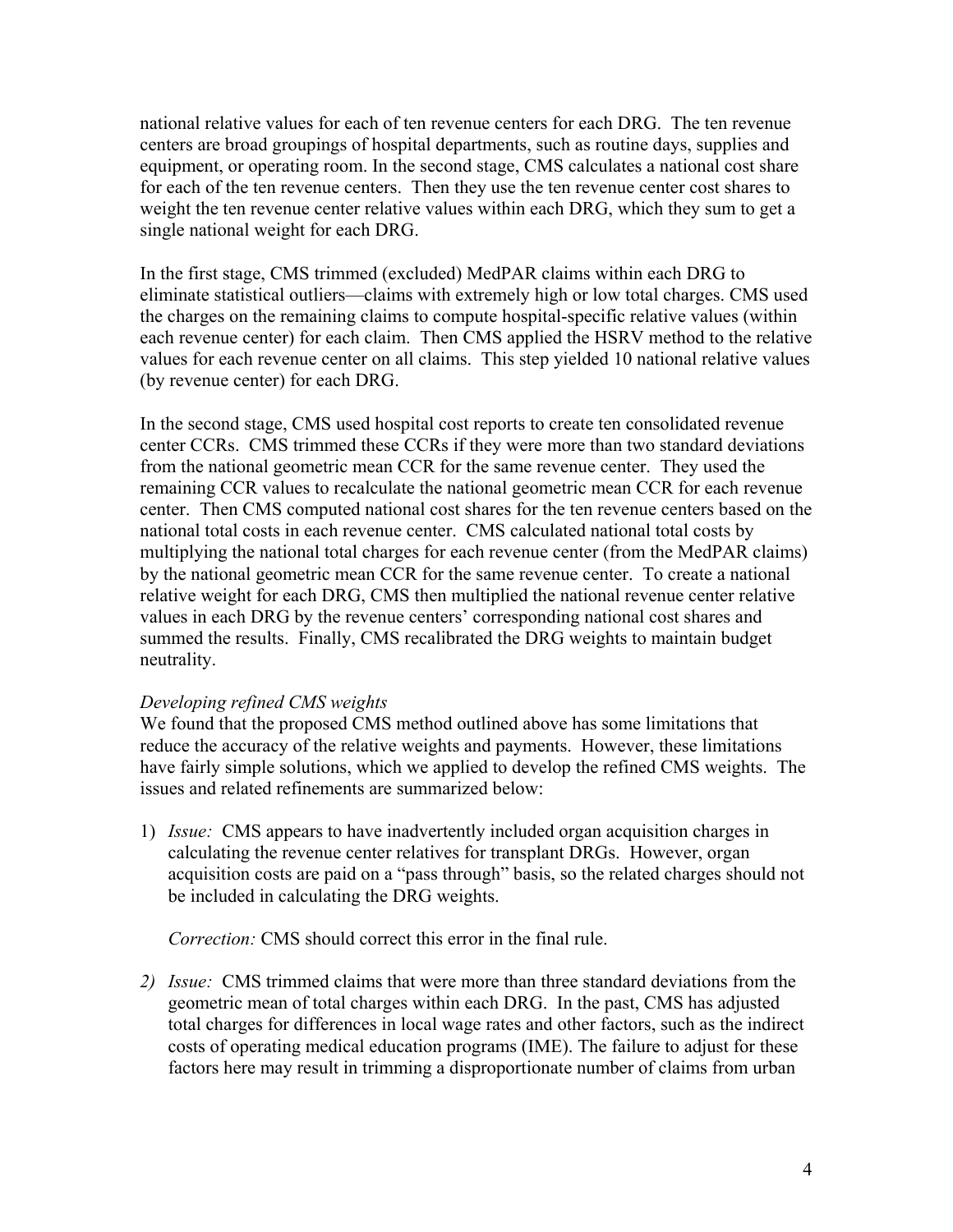teaching hospitals located in high-wage areas and small rural hospitals located in lowwage areas.

*Refinement:* CMS should first standardize charges for the area wage index, IME, and DSH costs. Then they should trim claims that have standardized charges in excess of 3 standard deviations from the geometric mean in each patient category.

3) *Issue*: CMS consolidated some revenue centers that have significantly different CCRs.

*Refinement:* CMS should expand the number of revenue centers from 10 to 13.

- i) Make anesthesia a separate revenue center. Anesthesia has a lower CCR (0.16) than the CCR (0.32) for the other services consolidated in the operating room revenue center.
- ii) Make inhalation therapy a separate revenue center. It has a lower CCR (0.20) than other therapy services (0.44).
- iii) Make labor and delivery a separate revenue center from operating room. Labor and delivery has a higher CCR (0.47) than other services included in the operating room center  $(.32)$ .<sup>1</sup>

*4) Issue:* CMS trimmed hospital CCRs in each revenue center using a criterion of 1.96 standard deviations from the national geometric mean for the revenue center. Given the extensive differences in markup policies among hospitals, this trim probably removes CCRs for too many hospitals and may be biased toward removing larger teaching hospitals with larger markups. Further, the national CCRs should be based on aggregate Medicare costs and charges because they are being multiplied by aggregate Medicare charges from all claims to calculate national cost shares for the revenue centers.

*Refinement:* CMS should compute national revenue center cost shares based on national aggregate average Medicare CCRs by revenue center from the cost reports. The recommended steps are:

- i) Calculate all-payer CCRs for the 13 revenue centers at each hospital.
- ii) Trim the all-payer CCRs for each revenue center:
	- (1) First normalize (divide) each CCR by the hospital's overall average CCR (cost report Worksheet C, line 101).
	- (2) Then take logs and flag CCRs that are more than  $+3$  standard deviations from the national mean of the log CCRs within each revenue center.
- iii) Compute hospital-specific Medicare costs using the all-payer revenue center CCR and the Medicare charges for the revenue center on the cost report.
- iv) Compute national aggregate average CCRs:
	- (1) Sum Medicare charges and costs for each revenue center across all hospitals in the nation.
	- (2) Divide total Medicare costs by total Medicare charges.

<sup>&</sup>lt;u>1</u> <sup>1</sup> Labor and delivery charges include operating room charges and clinic visits for MedPAR claims in MDC 14.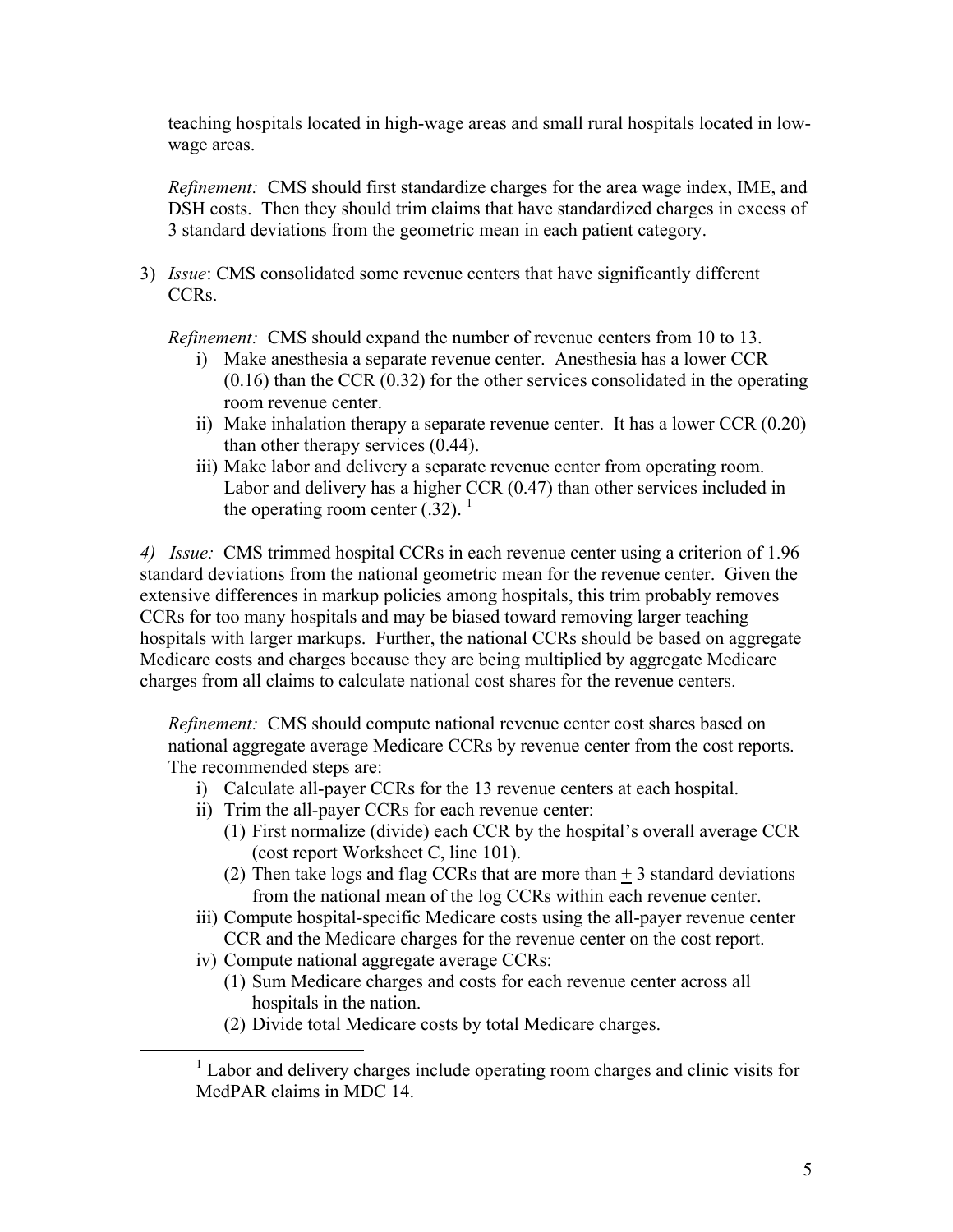- v) Compute national cost shares and relative weights:
	- (1) For all 13 revenue centers, use the national total charges from the trimmed MedPAR claims as discussed above, and the aggregate average CCRs to estimate the national share of costs for each revenue center.
	- (2) Compute weights as CMS proposed, but using the refined national cost shares and the refined revenue center relative values for each patient category (DRG or CDRG).

### *Improved accuracy of payments*

How do the CMS proposed weights and the refined CMS weights compare to the MedPAC original weights that we recommended in our March 2005 report to the Congress on physician-owned specialty hospitals? Neither alternative set of weights will exactly match the MedPAC original weights because the original weights are based on more detailed cost estimates. To see how the two alternatives differ from the MedPAC original weights, we used our fiscal year 2002 data set of matched claims and cost reports to estimate a set of weights for DRGs and another for CDRGs based on each of the three methods (CMS proposed, refined CMS, and MedPAC original). We then calculated the percentage differences between each substitute set of weights and the MedPAC original weights (separately for all DRGs and all CDRGs). We converted the percentage differences to absolute values and calculated the weighted average of the absolute values over all DRGs (CDRGs), weighting by the volume of cases in each category. The resulting weighted average absolute differences in Table 1 summarize the extent of the differences in the weights, comparing the CMS proposed and the refined CMS weights with the MedPAC original weights for DRGs and CDRGs.

| -<br>-<br>Method: | <b>DRGs</b> | <b>DRGs</b>  |
|-------------------|-------------|--------------|
| CMS proposed      | $.8\%$      | $.8\%$       |
| Refined CMS       | ∠.∪         | າ ດ<br>ر . ب |

**Table 1. Weighted average absolute difference from MedPAC original weights** 

Source: MedPAC analysis of Medicare hospital inpatient claims and cost reports from CMS, primarily fiscal year 2002.

Whether we compared weights based on DRGs or CDRGs, we found that the weights based on the refined CMS method more closely matched the MedPAC original weights than did the weights based on CMS's proposed method.

As shown in Figure 1 below, we also used our study data and MedPAC's acute inpatient PPS payment model to compare accuracy of payments (how closely payments track relative costs) under a refined version of the Medicare acute inpatient PPS and current policy. In the refined CMS method, payments would be based on CDRGs.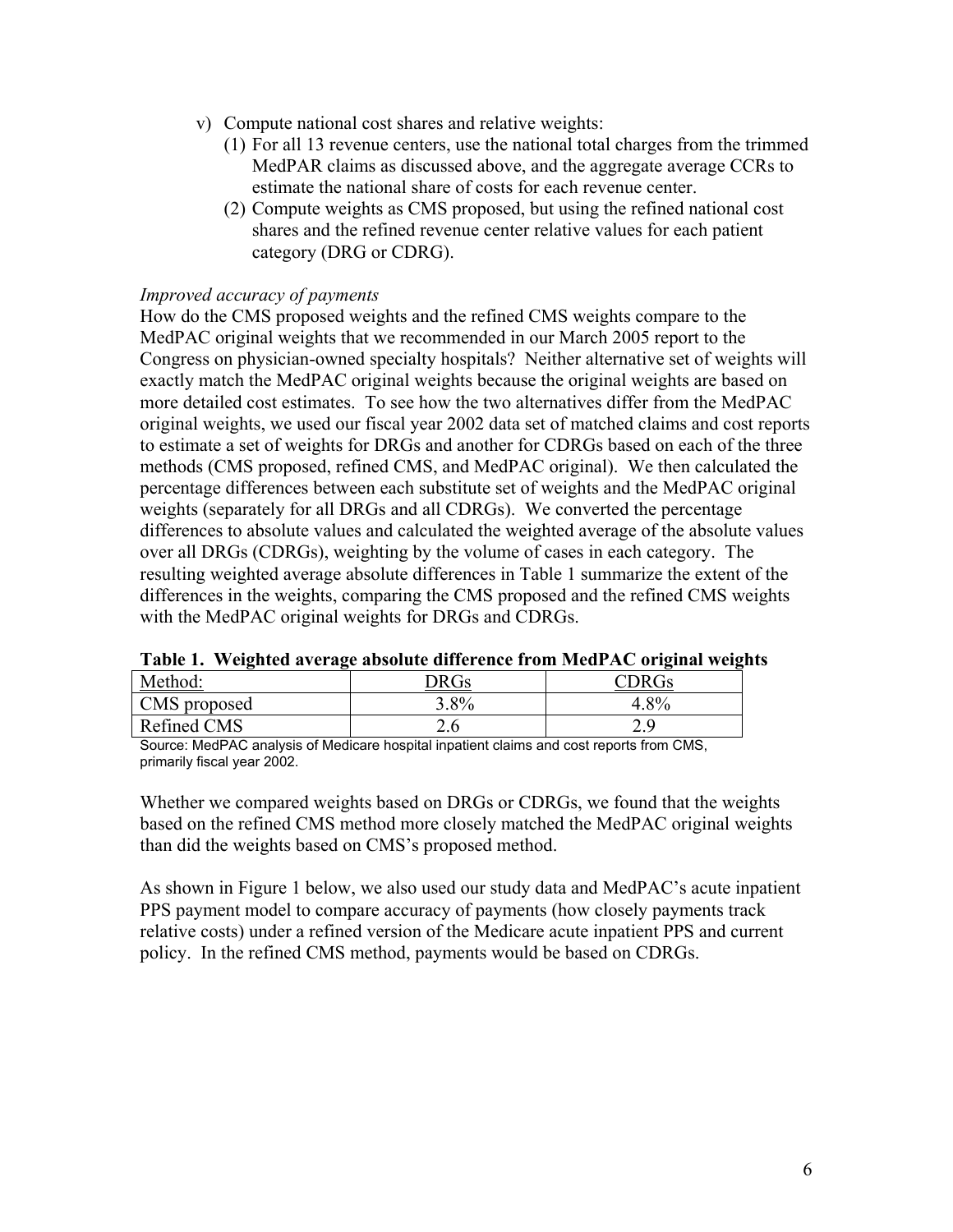Payment accuracy increased substantially when moving from the prior (DRG-based) current policy to the refined CDRG payment system. Under the DRG system only 35 percent of total payments fall in DRGs that have payments that are within 5 percent of the cost target. In the case of CDRGs with the refined CMS weights, 68 percent of payments fall in CDRGs that meet this standard (Figure 1). Accuracy would improve even further if the Congress were to change the way outlier payments are financed as the Commission has recommended. The outlier issue is discussed further on page 12.



### **Figure 1. Improving the accuracy of payments**

Note: DRG (diagnosis-related group). Refined CMS method for CDRGs (MedPAC's proposed revisions to the CMS method for computing cost-based HSRV weights, applied to CDRGs). CDRGs (consolidated severity-adjusted diagnosis-related groups).

Source: MedPAC analysis of Medicare hospital inpatient claims and cost reports from CMS, primarily fiscal year 2002

Figure 1, however, overstates the accuracy of the current DRG system. Some DRGs appear to pay fairly for care only because they include low-severity cases for which we overpay offsetting high-severity cases for which we underpay. To separate out the highseverity and low-severity cases, Figure 2 uses the CDRG categories to compare current payment policies with the refined CMS method. We see that only 18 percent of total payments are in CDRG categories that are appropriately paid under the current system. Refining the payment system dramatically improves the accuracy of payments.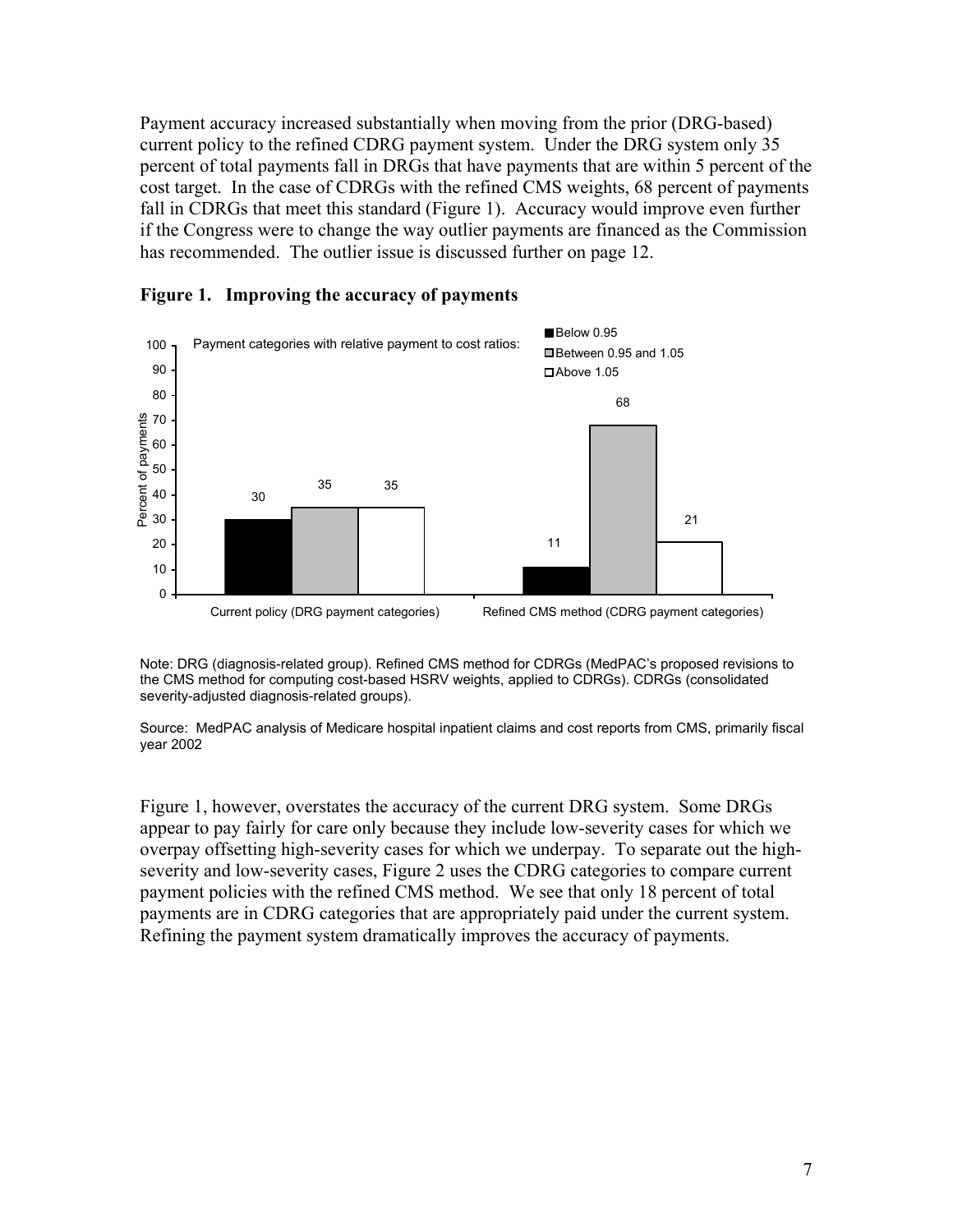

### **Figure 2. The importance of severity adjustment**

Note: The distribution labeled "current policy" compares the average charge-based DRG payments that would have been paid in 2002 for cases in each CDRG category to the cost of those cases. The distribution labeled "refined CMS" compares the refined cost-based HSRV payments for cases in each CDRG category to the cost of those cases. CDRGs (consolidated severity adjusted DRGs).

Source: MedPAC analysis of Medicare hospital inpatient claims and cost reports from CMS, primarily fiscal year 2002.

### *Grouping claims by CDRG*

One objective of the DRG patient classification system was to group cases with similar resource use into a common DRG. We used MedPAC's case level cost estimates for cases from 2001 and 2002 to calculate the amount of variation in estimated costs among cases within the DRGs. We then assigned each case to the appropriate CDRG and recalculated the amount of cost variation among cases within CDRGs. The coefficient of variation (standard deviation divided by the mean cost) for the CDRGs was 12 percent lower than for the old DRGs. In other words, the CDRGs did a better job of grouping cases with similar costs into the same category. This was expected because the CDRGs separate the high severity (and high cost) cases into separate categories. While the CDRGs are not perfect, and may need to be revised over time to better account for the changing cost of technology (as discussed below), they represent a significant improvement over the DRGs.

### *Impact of all refinements*

The refined CMS method discussed above would bring the CDRG weights closer to those that MedPAC estimated using more detailed charges and CCRs from precisely matched claims and cost reports. Table 2 below illustrates differences between the CMS proposed method of computing weights and our refined CMS method for four sets of CDRGs. For CDRG 232 (pacemaker implantation – SOI level 2), the MedPAC original method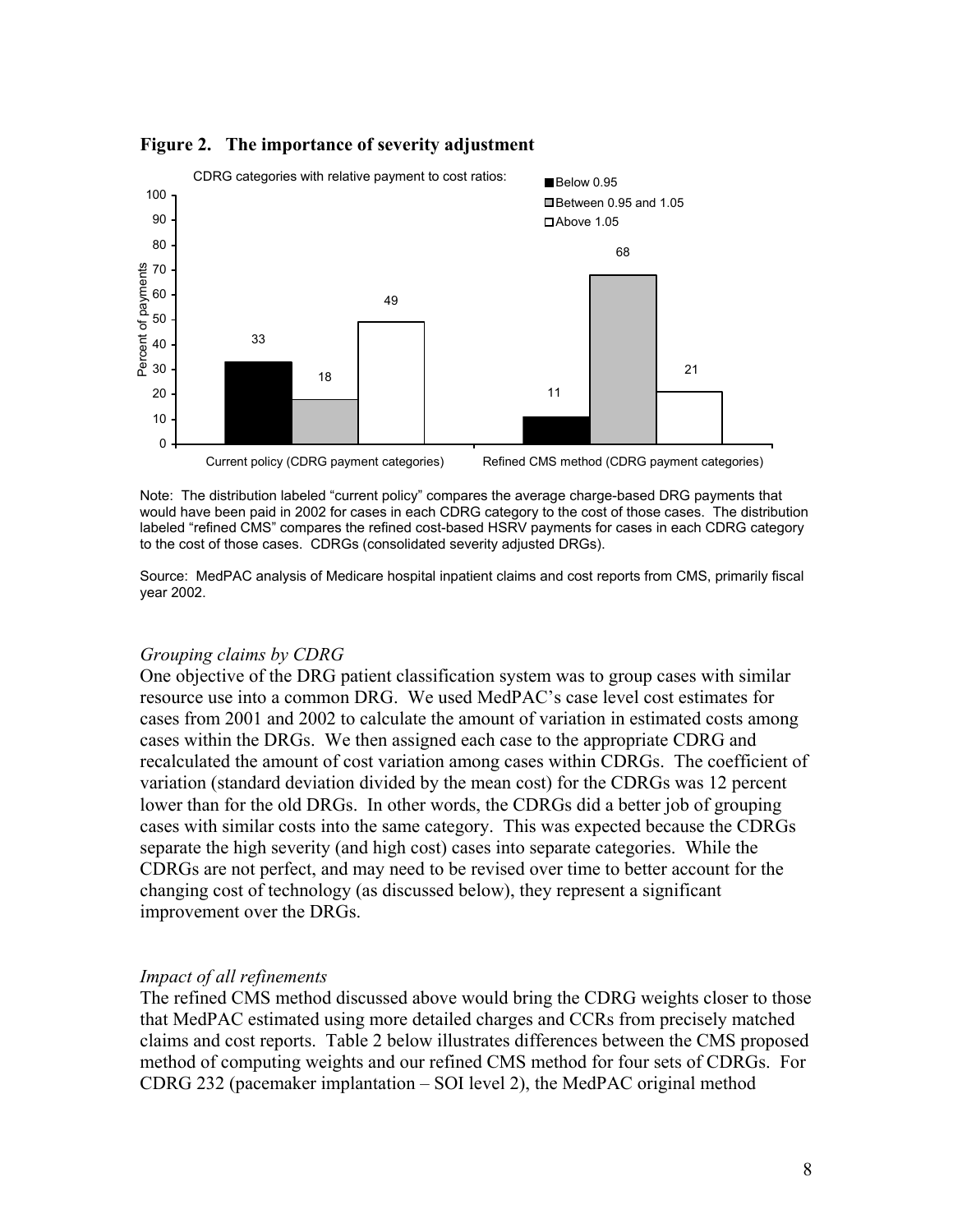generated a payment weight of 2.27. The CMS proposed method produced a weight of 1.99 (using 2002 data). The refined CMS method produces a weight of 2.26, which is much closer to weight generated by the MedPAC original method.

|                                                       |                   | MedPAC   |            |                   |  |  |
|-------------------------------------------------------|-------------------|----------|------------|-------------------|--|--|
|                                                       |                   | Original | <b>CMS</b> | Refined           |  |  |
|                                                       | Current           | (CDRG    | proposed   | <b>CMS</b>        |  |  |
| CDRG (severity level)                                 | Policy            | method)  | method     | method            |  |  |
| Bypass with cardiac catheterization                   |                   |          |            |                   |  |  |
| <b>CDRG 216 (level 1)</b>                             | 5.37              | 3.55     | 3.27       | 3.53              |  |  |
| <b>CDRG 217 (level 2)</b>                             | 5.40              | 4.16     | 3.85       | 4.13              |  |  |
| <b>CDRG 218 (level 3)</b>                             | 5.53              | 5.48     | 5.24       | 5.55              |  |  |
| <b>CDRG 204</b>                                       |                   |          |            |                   |  |  |
| (level 4 cardiothoracic)                              | 7.49              | 11.02    | 10.82      | 11.29             |  |  |
| Cardiac pacemaker implantation w/o AMI                |                   |          |            |                   |  |  |
| CDRG 231 (level 1)                                    | 2.33              | 1.86     | 1.61       | 1.88              |  |  |
| <b>CDRG 232 (level 2)</b>                             | 2.34              | 2.27     | 1.99       | 2.26              |  |  |
| CDRG 233 (level 3)                                    | $\overline{2.36}$ | 3.16     | 2.83       | 3.10              |  |  |
| <b>CDRG 206</b>                                       | 3.48              | 5.26     | 4.90       | 5.17              |  |  |
| (level 4 circulatory procedures)                      |                   |          |            |                   |  |  |
| Defibrillator or heart assist implant                 |                   |          |            |                   |  |  |
| CDRG 207 (level 1)                                    | 6.30              | 4.69     | 3.93       | 4.84              |  |  |
| <b>CDRG 208 (level 2)</b>                             | 6.51              | 5.54     | 4.62       | 5.61              |  |  |
| CDRG 209 (level 3)                                    | 6.53              | 6.86     | 5.92       | 6.91              |  |  |
| <b>CDRG 204</b>                                       |                   |          |            |                   |  |  |
| (level 4 cardiothoracic)                              | 7.49              | 11.02    | 10.82      | 11.29             |  |  |
| Major depressive, schizophrenia and bipolar disorders |                   |          |            |                   |  |  |
| CDRG 769 (level 1)                                    | 0.74              | 0.92     | 1.13       | 1.00              |  |  |
| <b>CDRG 770 (level 2)</b>                             | 0.75              | 1.04     | 1.27       | 1.13              |  |  |
| CDRG 771 (level 3)                                    | 0.76              | 1.45     | 1.60       | 1.45              |  |  |
| CDRG 772 (level 4)                                    | 0.77              | 2.84     | 3.05       | $2.\overline{77}$ |  |  |
| <b>Diabetes</b>                                       |                   |          |            |                   |  |  |
| CDRG 538 (level 1)                                    | 0.74              | 0.55     | 0.59       | 0.55              |  |  |
| CDRG 539 (level 2)                                    | 0.75              | 0.71     | 0.75       | 0.71              |  |  |
| CDRG 540 (level 3)                                    | 0.75              | 1.06     | 1.10       | 1.05              |  |  |
| <b>CDRG 537</b>                                       |                   |          |            |                   |  |  |
| (level 4 endocrine diagnoses)                         | 0.95              | 2.41     | 2.22       | 2.15              |  |  |

**Table 2: Comparison of methods for computing weights** 

Source: MedPAC analysis of Medicare hospital inpatient claims and cost report data from CMS, primarily fiscal year 2002.

Note: DRG weights may differ among CDRG severity classes due to each severity class having a different mix of DRGs (e.g. DRGs with or without complications) being grouped into each CDRG.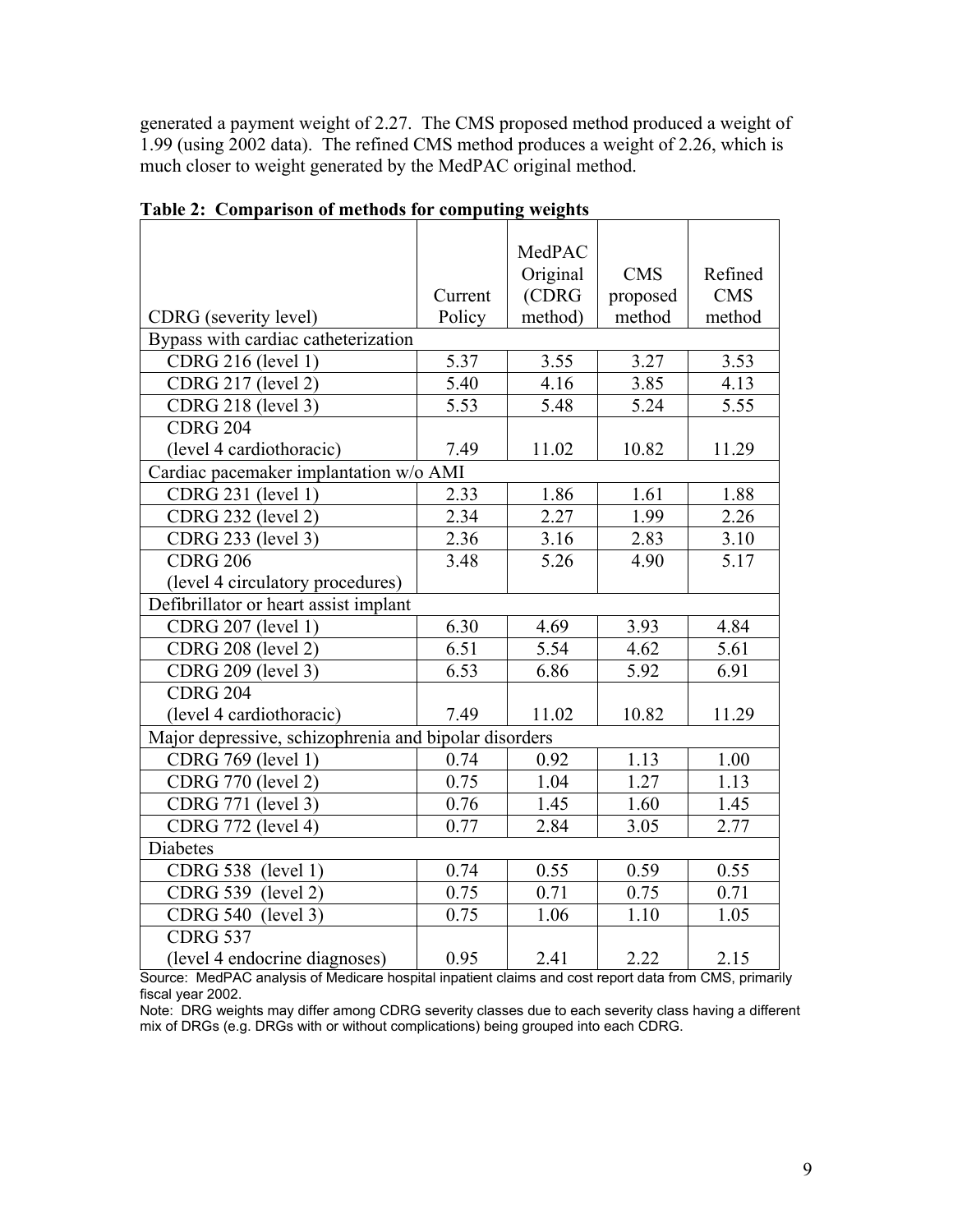For CDRG 771 (Depression/schizophrenia – SOI level 3), the MedPAC original method produced a weight of 1.45. The CMS proposed method generated a weight of 1.60. The refined CMS method produced a weight that is equal to the MedPAC method. In general, the proposed CMS method resulted in too large of a reduction in the costs allocated to supplies and too big of an increase in costs allocated to routine services. The proposed CMS method made adjustments in the right direction, but the magnitude of the proposed adjustments was often too large.

The refined CMS system would have a modest impact on total Medicare inpatient payments to most classes of hospitals. Physician-owned specialty hospitals are the only major category that would see more than a 3 percent decrease in payments. They tend to have a less severe case mix of patients and would see a reduction of between 7 percent and 8 percent of payments, assuming their current case mix. Within each category of hospitals, there would be some winners and some losers. In particular, our simulations show that hospitals that currently have an unfavorable selection of patients (e.g. high severity patients) would experience an increase in payments, while hospitals that have a favorable selection of patients (e.g. low severity patients) would face a decline in payments under the proposed system. Because some hospitals would face a significant shift in payments after the payment system is refined, MedPAC recommended in its 2005 specialty hospital report that the payment refinements be implemented over a transition period.

### *The transition*

The Commission suggests that CMS phase in the financial effect of the refinements to the payment system over a transition period of two to four years. To avoid subjecting hospitals to unnecessary shifts in payments, the CDRGs and the refined CMS weights should be adopted at the same time. Otherwise, if CDRGs were implemented after costbased weights, some hospitals would see a large increase (or decrease) in payments in the first year only to see some of those gains (or losses) reversed in the next year if the costbased weights were implemented in 2007 and CDRGs in 2008. We urge you to implement both policies simultaneously in fiscal year 2007, and provide a smooth transition.

We suggest that CMS blend the old and new weights during the transition period to limit the magnitude of payment changes faced by hospitals. Because each CDRG would have a single blended weight, it would not be necessary to run two payment systems simultaneously. For example, under a two year transition the relative weight for cases in a CDRG would be set equal to 50 percent of the refined CMS weight we described earlier and 50 percent of the average weight for cases in that category under current policy (in which charge-based weights are set for DRGs). That is, one-half of the weight for each CDRG would be based on the average DRG weight under current (FY 2006) policy for the cases grouped in that category. These average weights would be known in advance because they would be calculated using the same cases CMS uses to calculate the refined weight for each CDRG. Therefore, the CDRG weights in the first year would only partially reflect the impact of implementing both cost-based weights and CDRGs. If CMS implements a two year transition, roughly half of the effect of the transition would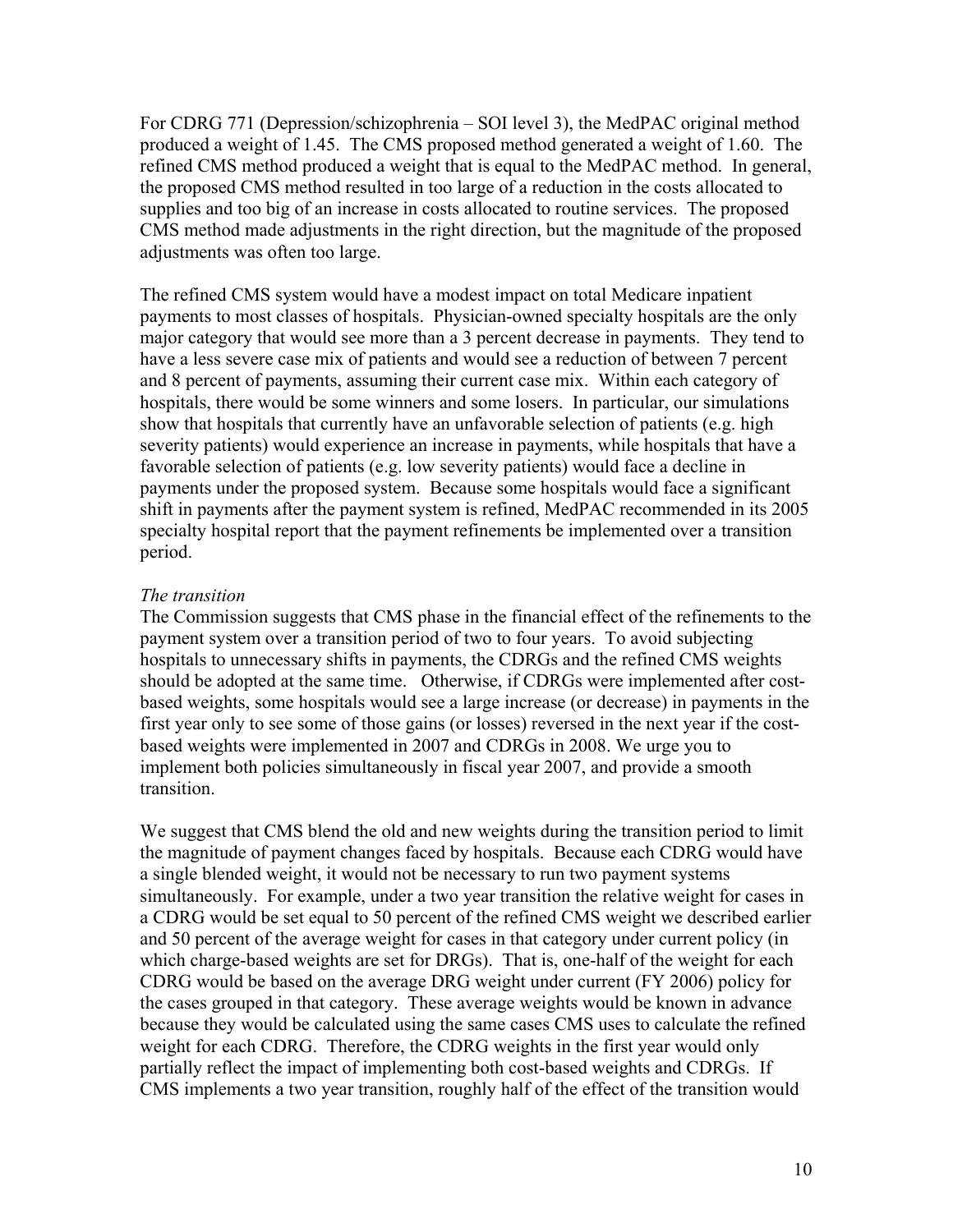occur in the first year and roughly half in the second. If CMS implements a three year transition, roughly one third of the effect would occur in the first year.

Table 3 shows the average aggregate effect of the refined CMS method on payments to different types of hospitals. The refined CMS payment system has similar impacts to MedPAC's three payment policy recommendations (HSRV, cost-based weights, and severity adjustment). The impacts in Table 3 differ slightly from the impacts in our April 19<sup>th</sup> letter we sent to you because our April 19<sup>th</sup> letter referred to the effect of implementing all four policy recommendations, including how CMS finances outliers. CMS cannot implement the outlier recommendation without new legislation. Outlier reform tends to benefit small hospitals (both urban and rural) that currently receive very little in outlier payments. The outlier issue is discussed on page 12.

|                           | Average        | Percent of  | Percent of |
|---------------------------|----------------|-------------|------------|
|                           | percent        | hospitals   | hospitals  |
|                           | change in      | losing $5%$ | gaining 5% |
| Category of hospital      | payments       | or more     | or more    |
| All hospitals             | $0\%$          | 9%          | 15%        |
| Urban hospitals           | 0              |             | 18         |
| Rural hospitals           | $\overline{0}$ | 12          | 11         |
|                           |                |             |            |
| Teaching status           |                |             |            |
| Major teaching hospitals  | $-1$           | 13          | 12         |
| Other teaching hospitals  | 0              | 6           | 15         |
| Non-teaching hospitals    | $+1$           | 10          | 16         |
|                           |                |             |            |
| Physician-owned hospitals |                |             |            |
| Heart hospitals           | -8             | 75          | 0          |
| Orthopedic hospitals      | $-7$           | 77          |            |

**Table 3: The distributional effects of the refined CDRG payment system** 

Source: MedPAC analysis of Medicare hospital inpatient claims and cost reports from CMS, primarily fiscal year 2002. The impacts assume no change in casemix or coding from FY 2002. The average percent change represents the aggregate change in payments for the category of hospitals.

# *Anticipating changes in hospital coding*

CMS also asked for comments regarding the need to make a prospective adjustment that would account for expected changes in diagnosis documentation and coding practices among hospitals. In the past, hospitals have changed their case-mix documentation and coding practices in response to major changes in the case-mix classification systems. The shift from DRGs to APR-DRGs in Maryland is probably the most recent classification change that is similar to the adoption of CDRGs in Medicare.

The state of Maryland sets payment rates for all payers and is exempt from Medicare's inpatient and outpatient PPSs. In 2002 Maryland started to adopt severity adjusted APR-DRGs, beginning with major teaching hospitals. In 2005, Maryland adopted APR-DRGs for all hospitals, allowing hospitals to obtain higher revenues for higher case mix indexes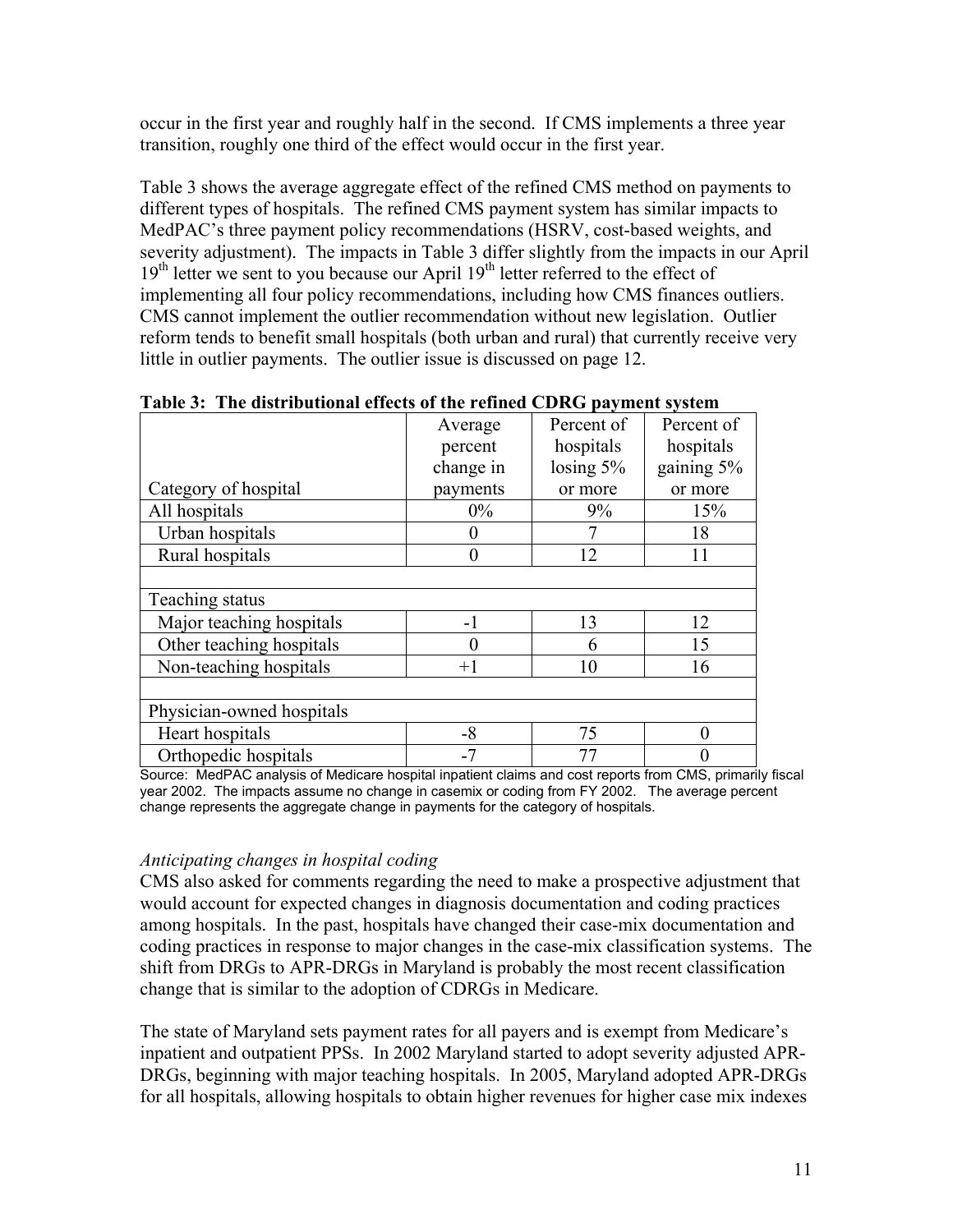based on APR-DRGs. Following the change in case-mix measurement methods, Maryland's increase in reported patient severity resulted in roughly a 4 percent increase in payments for hospitals paid based on APRDRGs. The Health Services Cost Review Commission attributed most of the change to more complete documentation of patients' medical records resulting in more reported diagnoses per patient, rather than an underlying increase in patient severity.

In order to recapture payment increases from changes in coding, CMS will have to reduce payments prospectively. The reduction may have to be as high as 2 to 4 percent to account for similar increases in documentation related to the use of CDRGs. The increase in case-mix and payments during the transition, however, is likely to be less than the full change that might ultimately occur for two reasons. First, hospitals will not instantaneously adapt their practices to the change in policy; many hospitals will require two or more years to fully adapt. Second, the use of blended weights will tend to dampen the impact of changes in coding. The blended weights rest partially on the average DRG weight under current policy; thus the effects of changes in CDRG assignments will not be as large as they will be when the refined CMS weights are fully implemented. Consequently, CMS may not need to immediately offset the full documentation and coding effects.

After the new CDRG payment system is in effect, CMS can also estimate the actual changes that have occurred by reviewing records to see if more complete coding has resulted in an increase in reported case mix. CMS could use information from the Clinical Data Abstraction Centers (CDACs) which collect medical records, reabstract these records, and independently assign diagnosis and procedure codes. CMS already uses this data to estimate coding errors by state.

### *Future Refinements*

As we stated in our March 2005 report, there is a need to reform the financing of outlier payments. Currently, variation in the prevalence of high-cost outlier cases contributes to disparities in relative profitability across and within DRGs. These disparities can penalize hospitals (usually small hospitals) that treat patients in DRGs with a low prevalence of outliers. To level the playing field, Congress should amend the law to give the Secretary authority to adjust the DRG relative weights to account for differences by DRG in the prevalence of high-cost outlier cases.

Another problem that needs to be addressed in the future is the problem of "charge compression." This problem exists under the current charge based system and will continue to persist under the system of cost-based weights. From MedPAC's studies of charging practices, we have learned that hospitals tend to have higher percentage markups on lower cost items and lower percentage markups on higher cost items. These systematic differences in markups within a department lead to compressed estimates of the cost of supplies and devices. It is important to note that charge compression results from hospital mark-up practices. If each hospital would use a single markup for all supplies and devices charged to patients this problem would disappear. Improvements in price transparency may encourage hospitals to move toward more uniform markups, but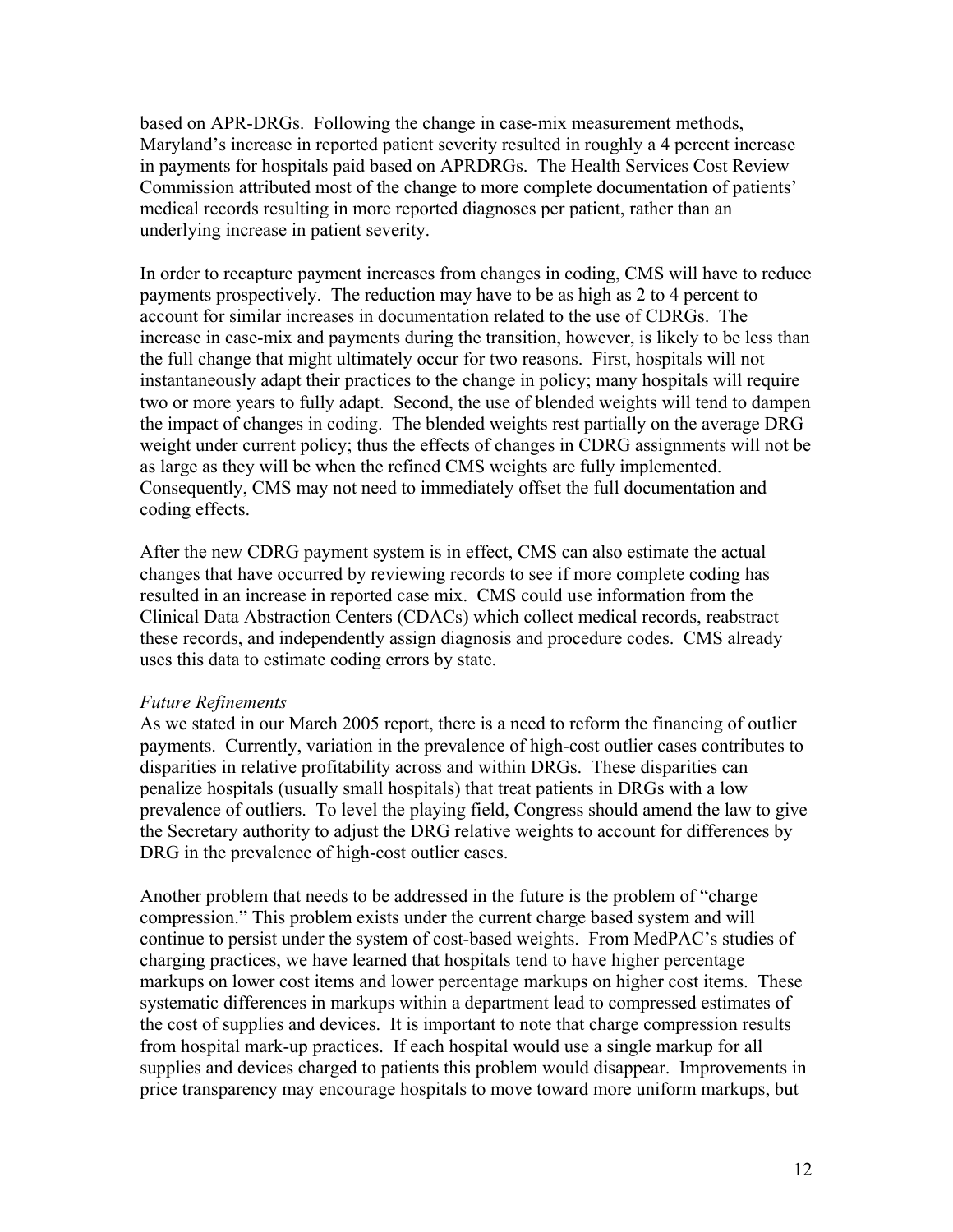as long as they continue their historical charging practices, the use of a single departmental cost-to-charge ratio will result in inaccurate cost estimates, understating the costs of high cost items and overstating costs for low cost items.

Over the short term, the transition we proposed will limit the impact of payment changes associated with charge compression. During the transition phase, CMS could investigate two interim solutions. CMS could obtain survey information on the transaction prices of high-cost devices and determine if a temporary adjustment to the payment weights is needed. An alternative is to investigate the possibility of using the more detailed charge information on the SAF file (which divides charges for supplies into subcategories) to split the supplies revenue center into two or more subcategories. One of the two interim solutions could remain in place until the cost reports and the MedPAR files are revised to have more than one revenue center for supplies.

In addition, CMS may need to continually refine the CDRG categories (as it has DRGs) when new technologies become available. In the past, CMS has separated DRGs with significantly different device costs such as replacements of pacemakers versus replacements of defibrillators. Another example was CMS' decision to pay one rate for hip replacement and a higher rate for revisions of hip and knee replacement procedures due to their higher resource use. During the transition phase, CMS should consider splitting procedures with significantly different device costs into separate CDRGs.

## **Long-term care hospitals**

We comment on two issues related to long-term care hospitals (LTCHs):

- The use of consolidated severity-adjusted DRGs for the LTCH PPS and
- How CMS recalibrates weights for that PPS.

In the proposed rule, CMS discussed using consolidated severity-adjusted DRGs developed for acute care hospitals for LTCHs if this classification system was found to be appropriate. In a preliminary analysis, we found that consolidated severity-adjusted DRGs may be useful for the LTCH PPS. For this analysis, we used both standardized charges and standardized hospital-specific costs (removing the effect of local wages) for LTCH cases for fiscal year 2004. We grouped the cases by a crosswalk from version 23 of the APR-DRG severity of illness categories to the new consolidated DRGs. We found that coefficients of variation for these groups generally were less than one (a criterion used for the original LTC DRGs), which suggests on a preliminary basis that consolidated DRGs are relatively homogeneous in resource use for the kinds of cases treated by LTCHs. We conclude that the case-mix system proposed for acute care hospitals may also be promising for LTCHs.

CMS recalibrates weights for the acute care PPS and LTCH PPS differently. For the acute care PPS, CMS uses a budget neutral process in recalibrating the weights for the year, so that recalibration will not affect aggregate payments. For the LTCH PPS, CMS does not currently use a budget neutral process and this method of recalibrating the weights has resulted in an estimated decrease in payments of 1.4 percent for fiscal year 2007. CMS should recalibrate the LTCH PPS weights in a budget neutral manner. This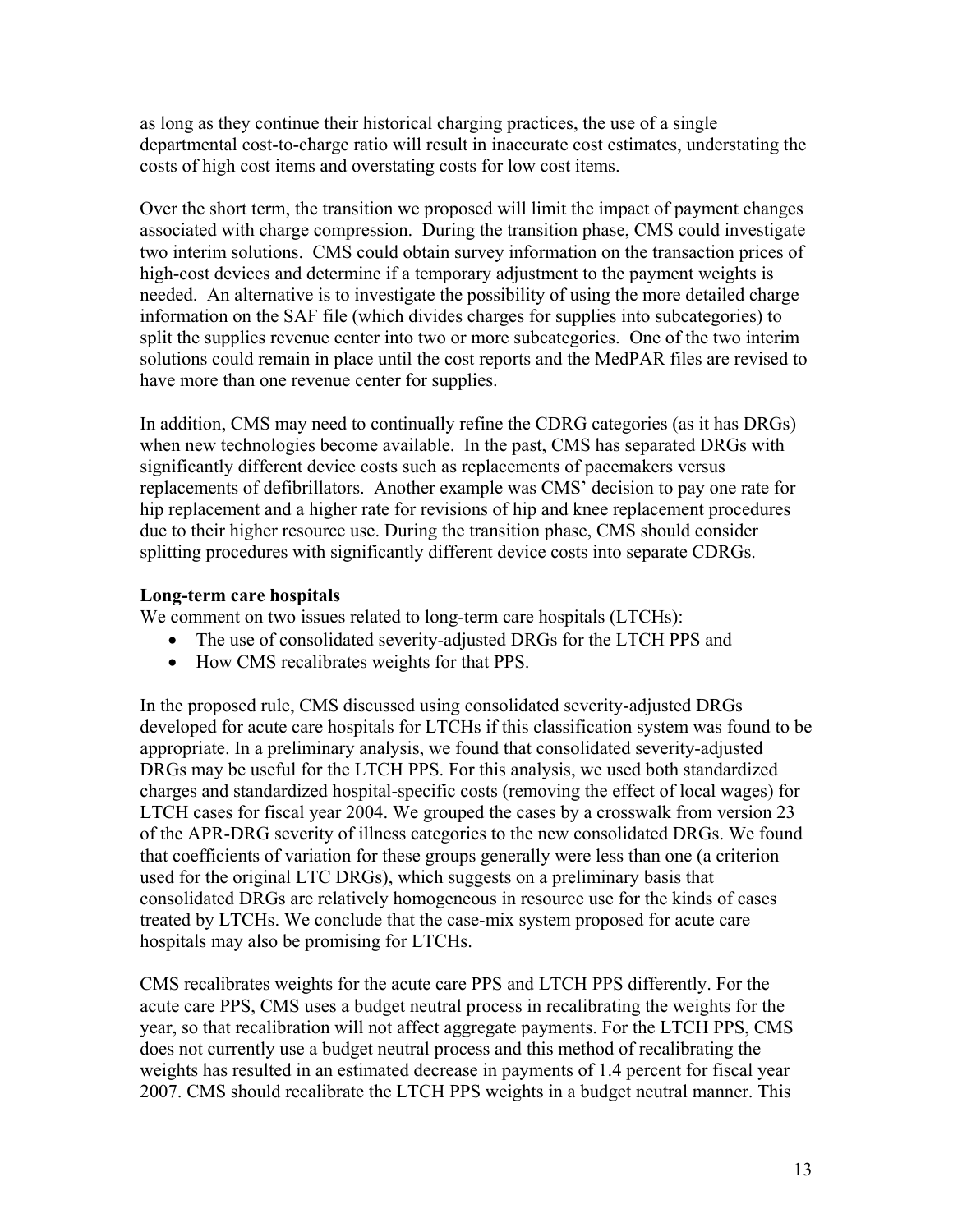would ensure that only changes in the mix of patients among patient categories would affect aggregate payments.

### **Occupational mix adjustment to the wage index**

The wage index is intended to reflect geographic differences in the cost of labor. Adjusting wage index values for occupational mix in hospitals is meant to control for the effect of hospitals' employment choices on the wage index. CMS has proposed a method for doing so using information gathered in a survey of hospitals' hours and wages for the first three months of 2006. This represents a change from their earlier plan to use six months of data. The change was due to a recent court decision that requires CMS to apply the occupational mix adjustment in full beginning October 1, 2006.

Hospitals must report the survey data and CMS and its fiscal intermediaries have to process that data, with time for hospitals to review of the accuracy of CMS's processing for their facilities, before the new fiscal year begins. The schedule CMS proposes will result in the final wage index values being available sometime after the final rule is published in August but before the fiscal year starts in October.

You have asked for comments on how to calculate the occupational mix adjustment for non-responsive hospitals. We would agree with your fourth option: "Assign the hospital the average occupational mix factor for similar hospitals, based on factors such as geographic location, bed size, teaching status and case mix." This approach is most likely to produce a value that approximates the one the non-reporting hospital should have reported. Assuming a regression analysis approach is used for the imputation, you might add other variables to the specifications—such as share of ICU days and types of services offered—to increase the explanatory power.

In addition, the regulations governing geographic reclassification should be revised so that in the future the occupational mix adjusted average wage is used as the point of comparison for eligibility. This will make reclassification decisions consistent with the new basis for the wage index. Hospitals that do not provide complete occupational mix data should not be allowed to apply for reclassification, because they would not be able to demonstrate eligibility.

We also have a technical comment on the method used for calculating each hospital's occupational mix adjustment. In step 7 in the proposed rule, hours are used to allocate total wage-related costs between nursing and all other personnel. For example, if 30 percent of the hospital's hours come from nursing, then 30 percent of its wage-related costs (as reported on its Medicare cost report) will be subject to the occupational mix adjustment. That approach essentially assumes that wage rates are equal between nursing and other categories. We propose that "nursing paid salaries" and "all other occupations paid salaries" from the survey be used for this allocation. This would result in a more accurate determination of the costs that should be adjusted for occupational mix and those that should not.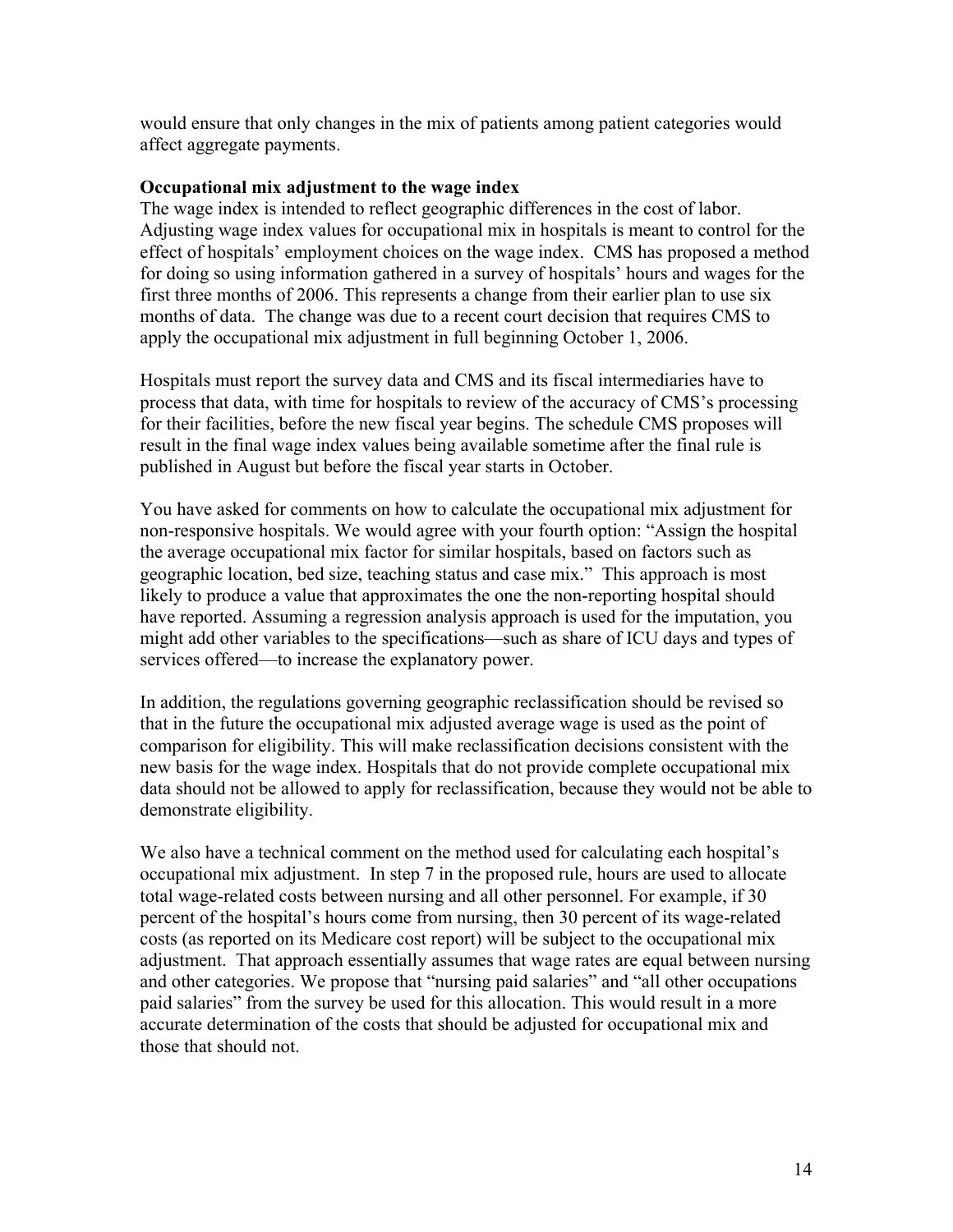### **Outlier payments**

Each year CMS conducts a simulation to determine the fixed loss threshold it believes will result in outlier payments equaling 5.1 percent of base operating payments in the coming year. Because forecasting is involved, however, actual outlier payments are likely to come out somewhat above or below 5.1 percent of base payments in any given year. We would like to suggest an easily implemented change to CMS's policies for administering outlier payments that should increase the probability of outlier payments reaching the 5.1 percent target level.

CMS's method begins with projecting the charge for each Medicare case out to the policy year. Then the projected charges are converted to costs by applying each hospital's most recent cost-to-charge ratio (CCR). The cost for each case is compared to a modeled payment to estimate a gain or loss, and then through an iterative process, the loss threshold is identified that produces the desired outlier spending.

Generally the CCR data used in this simulation are somewhat older than the charge data, which can bias the results. If charges are rising faster than costs (which has been the case for many years), hospitals' CCRs will fall over time such that old CCRs will be too high relative to the charges to which they are applied. Using CCRs that are too high will overstate costs, resulting in a fixed-loss threshold that is too high. CMS minimizes the potential bias by repeating the simulation and updating its determination of the appropriate fixed-loss threshold between the draft and final rules, employing more recent CCRs that had become available for many hospitals. While the lag between the charge and CCR data has thus been reduced, at least a modest underpayment of outlier payments is still likely to occur.

CMS can improve the accuracy of its simulation by forecasting hospitals' CCRs to the policy year so that these data will match its forecasted charge data. This is best accomplished by separately forecasting each hospital's average charge per case and average cost per case, then recomputing the ratio of the two. CMS already projects average charge per case, and the results of that projection can be used here. The hospital market basket is intended to measure growth in the costs of the goods and services hospitals purchase to provide patient care, and CMS already publishes a forecast of the market basket which can be used for projecting average cost per case.